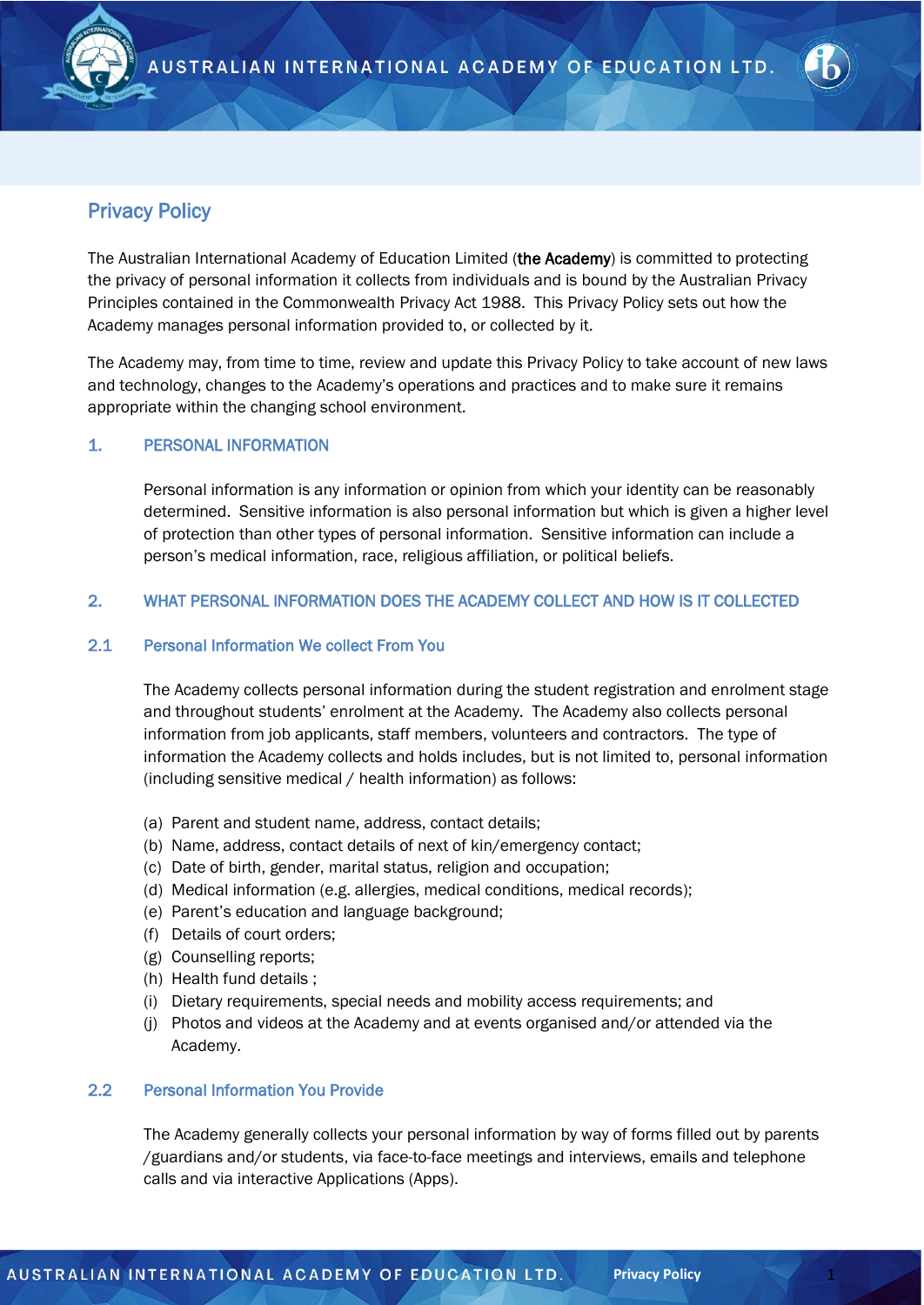



### 2.3 Personal Information Provided by Third Parties

Occasionally the Academy may be provided with personal information about an individual from a third party. This may include a report provided by a medical professional or documentation from another school.

There is an exception in relation to employee records and as such, this Privacy Policy does not apply to how the Academy manages employee records of current or former employees.

### 3. HOW THE ACADEMY USES THE PERSONAL INFORMATION YOU PROVIDE

The Academy will use the personal information collected from you or third parties for the primary purpose of collection and for such other secondary purposes that are related to the primary purpose of collection and reasonably expected by you, or to which you have consented.

The primary purpose of collection of your personal information at the Academy is to provide schooling to students enrolled, exercise its duty of care and perform necessary relevant administrative tasks to facilitate students' involvement in all activities and curriculum at the Academy throughout their enrolment.

This may include (but is not limited to):

- (a) Day to day administration of the Academy;
- (b) Looking after students' educational, social and medical wellbeing;
- (c) Communicating with parents regarding their child (and other students') schooling, through correspondence, newsletters and magazines;
- (d) Marketing for the Academy;
- (e) Complying with legislative and regulatory requirements and legal responsibilities;
- (f) Employment screening to assess employment applications; and
- (g) Supporting Academy activities and events.

#### 4. HOW THE ACADEMY DISCLOSES YOUR PERSONAL INFORMATION

The Academy may disclose your personal information, including sensitive information, for educational, administrative and support purposes reasonably expected within a school environment. This may include (but is not limited to):

- (a) Other schools and teachers at schools;
- (b) Government departments;
- (c) Service providers, consultants, workers;
- (d) Medical practitioners;
- (e) People providing educational, support and health services to the Academy, including specialise visiting teachers, sports coaches, extra-curricular coaches/teachers and tutors;
- (f) External providers of specialist advisory services;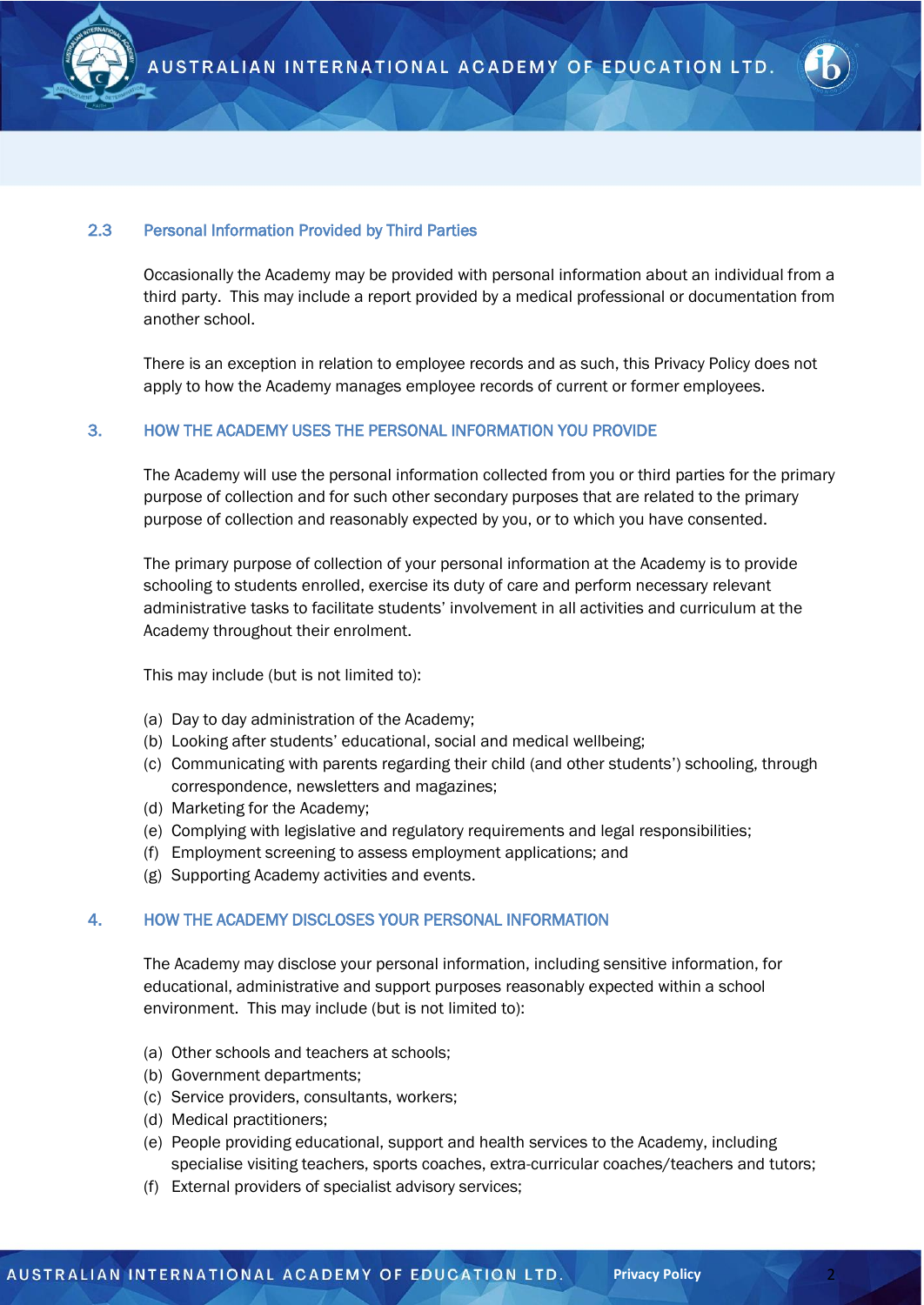



- (g) Assessment and educational authorities (e.g. NAPLAN Test Administration Authorities);
- (h) Recipients of school publications (newsletters/magazines); and
- (i) Via interactive Applications (Apps) (e.g. Skoolbag, Seesaw).

If disclosure involves sensitive information, it will be used and disclosed only for the purpose for which it was provided or a directly related secondary purpose, or otherwise with your consent, or the use or disclosure of the sensitive information is allowed by law.

Some third-party providers we use, for example, for cloud storage of electronic data such as email, instant messaging, online learning resources and educational assessment applications, may be located outside of Australia (in the 'cloud'). The Academy is committed to safeguarding the personal information we hold and will comply with all applicable laws relating to any crossborder data disclosure.

#### 5. HOW WE KEEP YOUR PERSONAL INFOMRATION SECURE

The Academy takes reasonable precautions to safeguard your personal information from loss, misuse, interference, unauthorised access, modification, or unlawful disclosure by using various methods including locked storage, IT access passwords and security permissions for computerised records.

#### 6. ACCESS AND CORRECTION OF PERSONAL INFORMATION

You have the right to access the personal information we hold about you and to advise of any perceived inaccuracy of that information.

To make a request to access or update your personal information (e.g. change of home address, change of home living situation), please contact the Academy Office in writing or by phone (Kellyville: 02 8801 3100 / Strathfield: 02 9642 0104). The Academy may require you to verify your identity.

There may be instances where a request for access to your personal information is denied which might include where any release of the information would have an unreasonable impact on the privacy of others or where the release may result in a breach of the Academy's duty of care to another student.

## 7. CONSENT AND RIGHTS OF ACCESS TO PERSONAL INFORMATION OF STUDENTS

Generally, the Academy will refer any requests for consent and notices in relation to the personal information of a student to the student's parents. The Academy will treat consent given by parents as consent given on behalf of the student and notice to Parents will act as notice given to the student.

The Academy may, at its discretion, at the request of a student, grant that student access to information held by the Academy about them, independently of their parents. This would normally be done only when the capacity of the student can be appropriately assessed or when the personal circumstance of the student warrants it, assessed on a case by case basis.